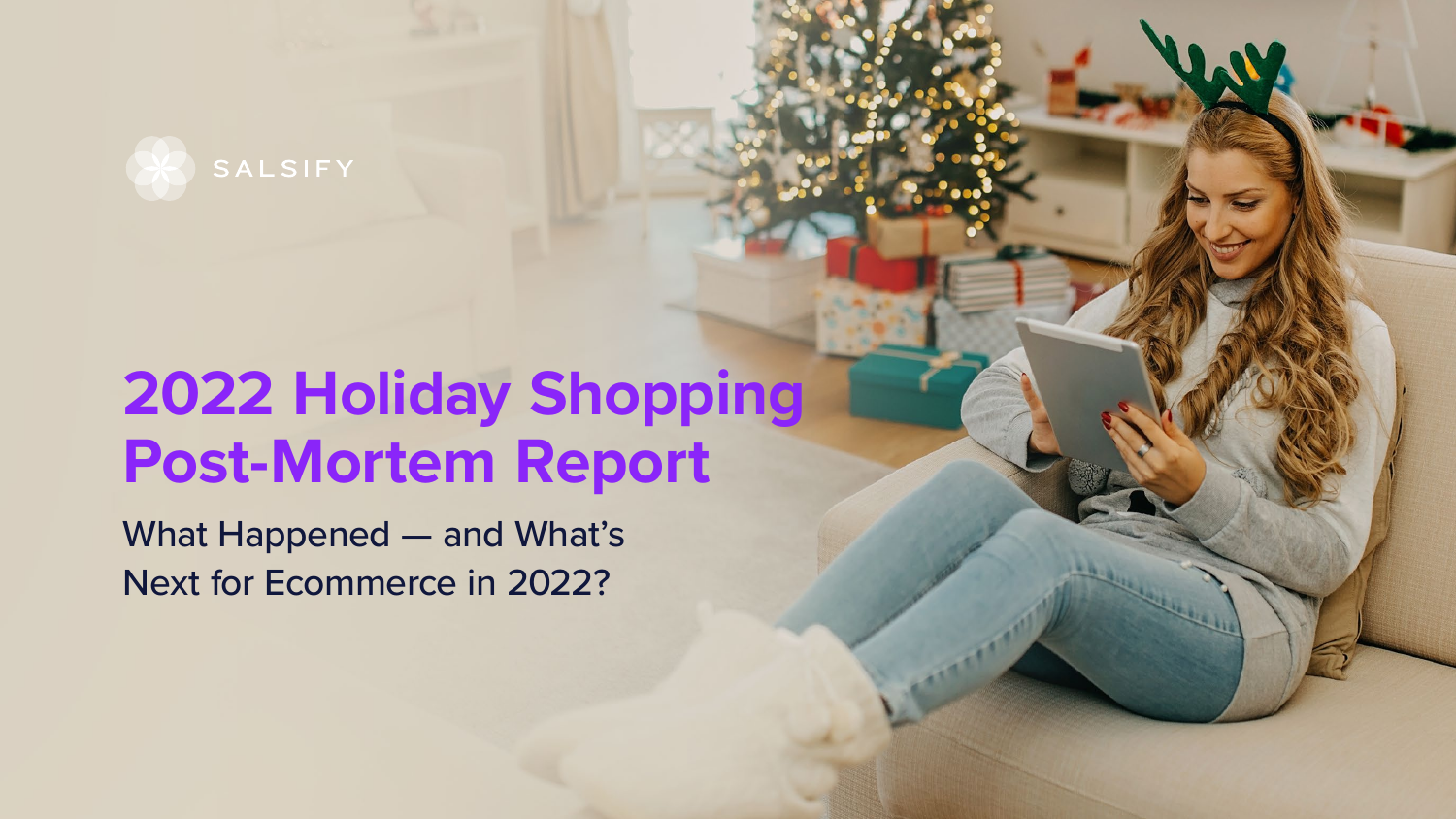Shoppers entered the holiday season with new expectations. From greater demand for omnichannel commerce and digital shopping options to the need — not want — for engaging content experiences, shoppers have embraced the digital shelf in new ways.

## **Shoppers Have New Expectations**

Cyber Week specifically revealed many critical themes for brands and retailers across industries. This report will offer a glimpse of the 2021 holiday shopping season, outlining the most significant takeaways and next steps for the digital shelf in 2022.



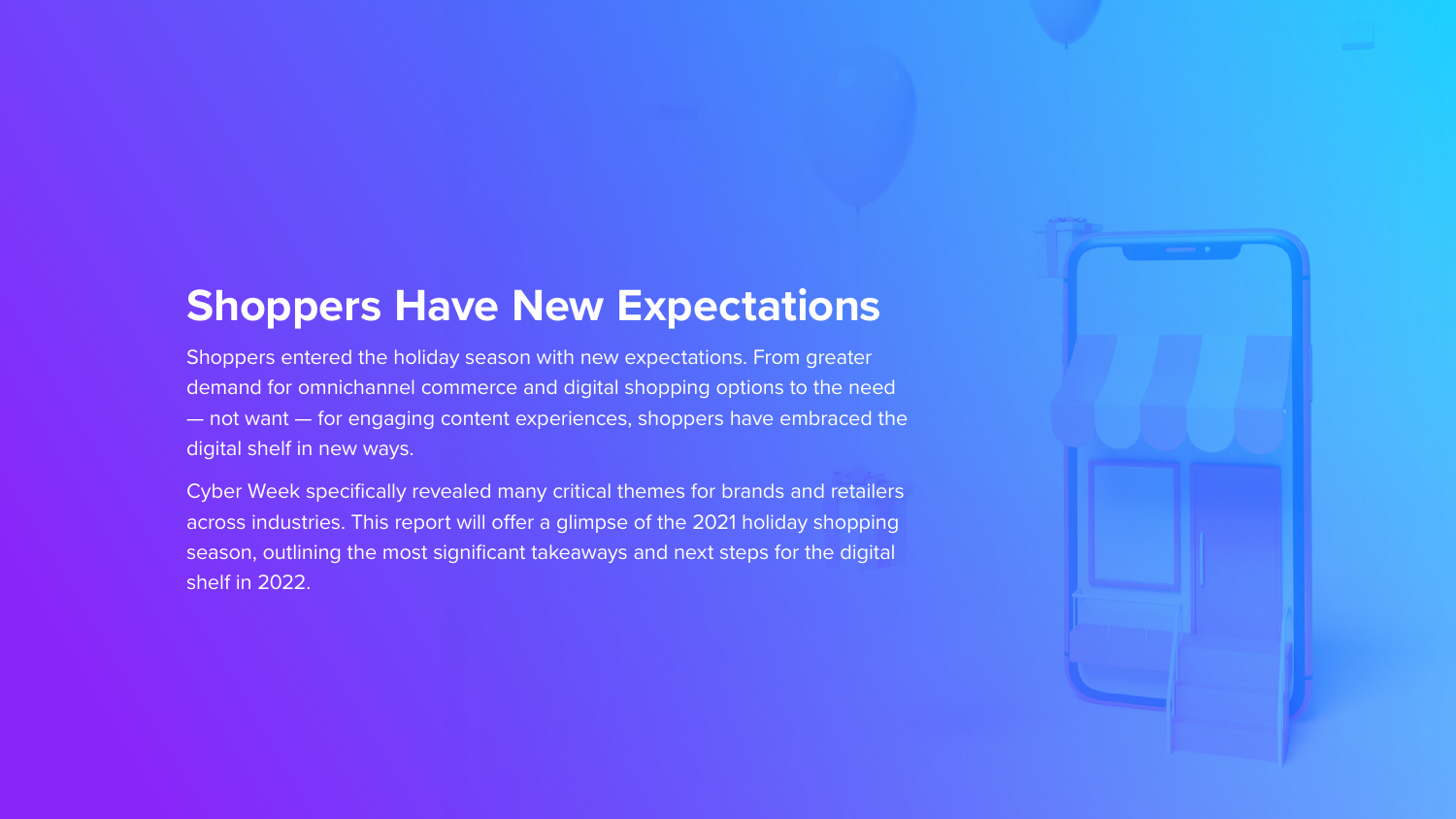[04](#page-3-0)

**Cyber Week Breakdown**

[09](#page-8-0)

**Shopping Trends to Watch in 2022**

[10](#page-9-0)

**Next Steps for the Digital Shelf**

[06](#page-5-0)

**Black Friday and Cyber Monday Top-Selling Products**

[08](#page-7-0)

**Global Retail Ecommerce Sales**

# **Table of Contents**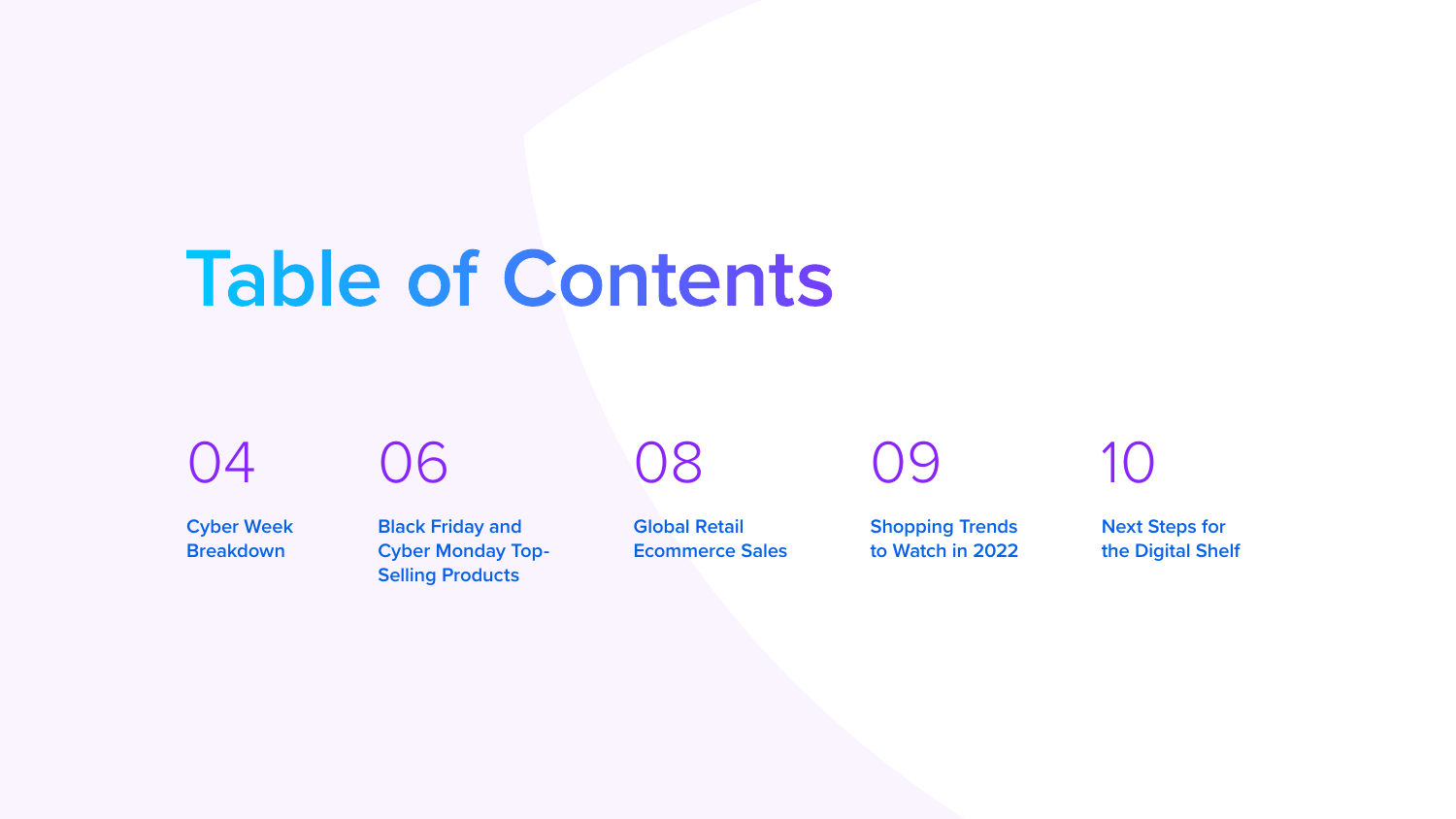While Cyber Monday is relatively new in its inception, it has quickly grown to become one of the most critical focus areas for brands and retailers globally. From the earlier-than-ever launch of holiday sales promotions from major retailers to the continuing COVID-19 pandemic, varying factors impacted sales and shopping behaviors in 2021.

In 2020, Cyber Monday set a record for the largest online shopping day in U.S. history, according to **[Adobe Analytics](https://business.adobe.com/blog/the-latest/cyber-week-online-shopping)** data, with \$10.8 billion in sales — up 15.1% from 2019. Cyber Week 2020 drove a 20.7% increase from 2019 with \$34.4 billion in online sales.

Here's a breakdown of some of the most pressing takeaways that emerged from Cyber Week 2021.

#### **Cyber Week Sales Remain Steady**

In 2021, Cyber Week drove \$33.9 billion in online spending in the U.S., according to **[Adobe Analytics](https://blog.adobe.com/en/publish/2021/11/30/adobe-consumers-spent-10-8-billion-on-cyber-monday-109-8-billion-so-far-this-holiday-season#gs.ixlfbn)** data - 1.4% less than 2020 sales - with Black Friday and Cyber Monday bringing in \$8.9 billion and \$5.1 billion, respectively.

While sales during this period may have decreased slightly in 2021, the impressive growth of ecommerce in 2020 due to the COVID-19 pandemic and changes in when consumers start shopping for the holidays illustrate why these figures are still impressive.

#### **COVID-19 Drives Global Ecommerce Growth**

Nationwide lockdowns, health and safety concerns, and other challenges stemming from the COVID-19 pandemic triggered an increase in online sales in 2020. The **[U.S. Department of Commerce](https://www.census.gov/retail/mrts/www/data/pdf/ec_current.pdf)** reported a growth of 32.4% in U.S. online sales in 2020 from 2019. Additionally, estimates from **[Digital Commerce 360](https://www.digitalcommerce360.com/article/global-ecommerce-sales/)** revealed an increase in global online sales in 2020 of 24.1% from 2019.

This surge in online shopping naturally prompted brands and retailers to prioritize ecommerce — accelerating the growth of this channel at unexpected rates. Brands and retailers with strong digital maturity had an advantage, while those just launching or expanding their ecommerce programs faced pressure to move quickly to meet demands.

The 2021 Salsify consumer report found that **[43% of U.S. shoppers](https://www.salsify.com/resources/report-2021-salsify-consumer-research-report)  [expected to shop online](https://www.salsify.com/resources/report-2021-salsify-consumer-research-report)** in 2021 rather than return to pre-pandemic shopping habits. Shoppers stayed true to these predictions: Online sales remained steady in 2021, with a modest 6.8% increase in the third quarter, according to the **[U.S. Department of Commerce](https://www.census.gov/retail/mrts/www/data/pdf/ec_current.pdf)**.

As the pandemic continues and shoppers embrace these new shopping habits, online sales have continued to grow, and brands and retailers must continue to optimize their approach to ecommerce.

## <span id="page-3-0"></span>**Cyber Week Breakdown**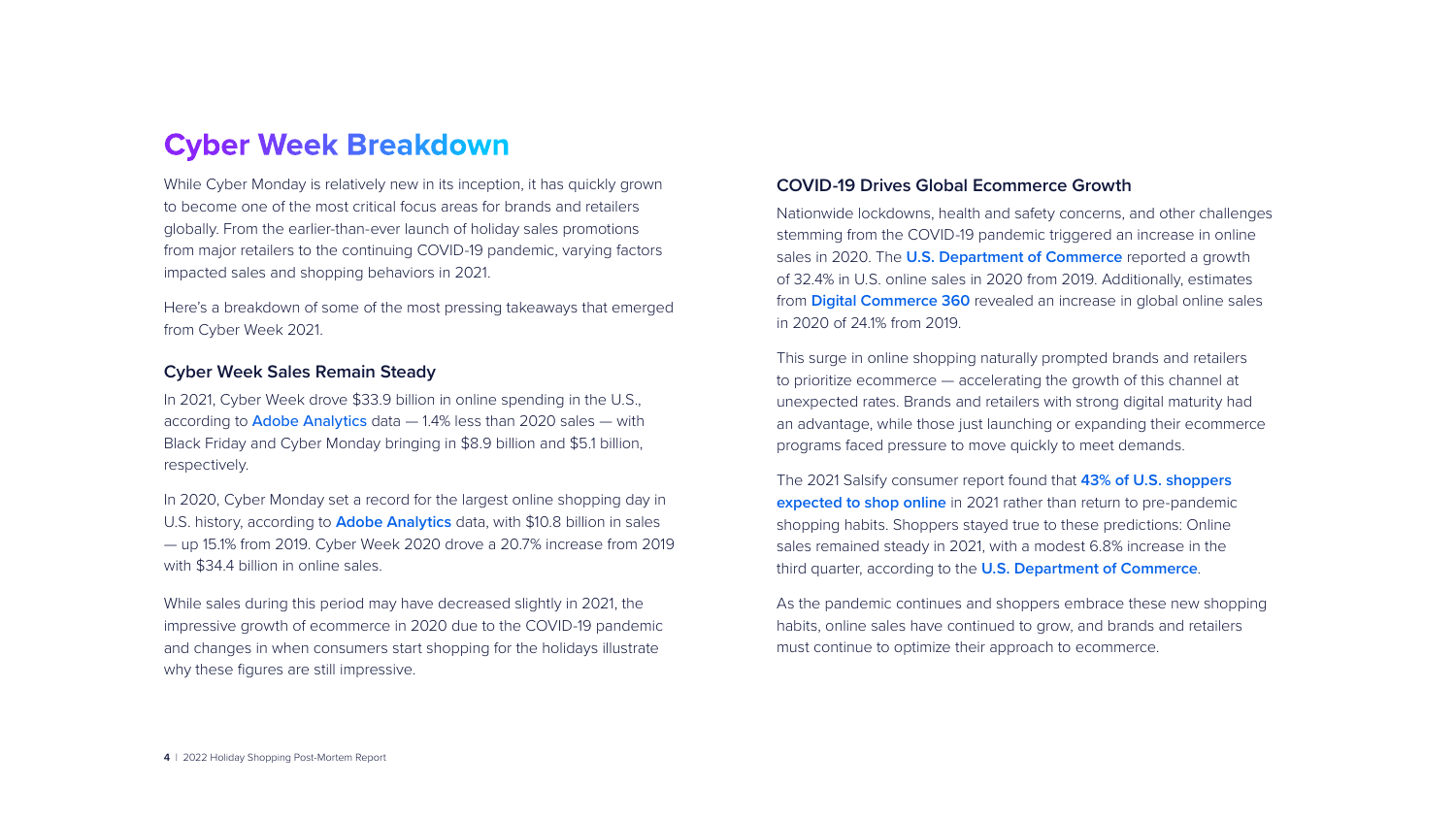#### **Holiday Shopping Starts Sooner**

Holiday shopping was predicted to start sooner, according to a 2021 consumer survey from **[Sensormatic Solutions by Johnson Controls](https://www.sensormatic.com/resources/pr/2021/2021-holiday-consumer-sentiment-survey)**, with 45% of shoppers indicating that they would start in early October.

Shoppers cited several reasons for these early shopping habits, including concern about product shortages and shipping delays. Additionally, just 11% of shoppers said they would wait until December to start shopping for the holidays.

Adding to this push to start the season sooner, major retailers Amazon, Target, and Walmart kicked off holiday sales in October, with many others following suit, according to **[Digital Commerce 360](https://www.digitalcommerce360.com/2021/10/15/online-retailers-begin-holiday-marketing-flurry/)**. Some retailers even launched holiday campaigns as soon as July, with Macy's launching a "Black Friday in July" sale.

These shifts in shopping periods and early holiday sales illustrate the continuing evolution of shopping habits for the holiday season, indicating how future years may see less emphasis on specific shopping days like Black Friday and Cyber Monday.

#### **DTC Brands Test a Traditional Sale Strategy**

U.S. DTC sales are forecasted to reach \$151.2 billion in 2022, according to **[eMarketer](https://www.emarketer.com/content/how-d2c-brands-diversifying-consumer-experience-disrupt-retail-industry)**, a double-digit increase from 2021. While this represents just 2.5% of total retail sales, DTC brands have continued to grow through consistent innovation.

DTC brands, which include digitally native vertical brands (DNVBs) and legacy brands leveraging a DTC model, have largely avoided sales in the past. The reasoning, according to **[ModernRetail](https://www.modernretail.co/startups/dtc-briefing-startups-embrace-black-friday-with-earlier-deals/)**, has been that DTC brands were able to offer a better price for cutting out retailers.

This approach has traditionally extended into Cyber Week, but the ecommerce spike of 2020 due to the pandemic forced many DTC brands to rethink this approach. The past two years have seen several DTC brands launch holiday sales for Black Friday and Cyber Monday and follow the traditional sales approach of brands and retailers.

#### **Shoppers Embrace Omnichannel Commerce**

Omnichannel commerce is a shopping journey that connects all customer touchpoints and channels to create a cohesive customer experience. From direct-to-consumer (DTC) sites and social commerce to in-store and online shopping experiences, the number of shopping options available to consumers is continually expanding.

As shoppers embrace omnichannel commerce, brands and retailers must evolve to meet these new demands.

Digital shopping options like curbside pickup, same-day delivery, and buy online, pick up in store (BOPIS) continued to increase in popularity in 2021. Adobe Analytics data found that 18% of all online orders on Cyber Monday used curbside pickup.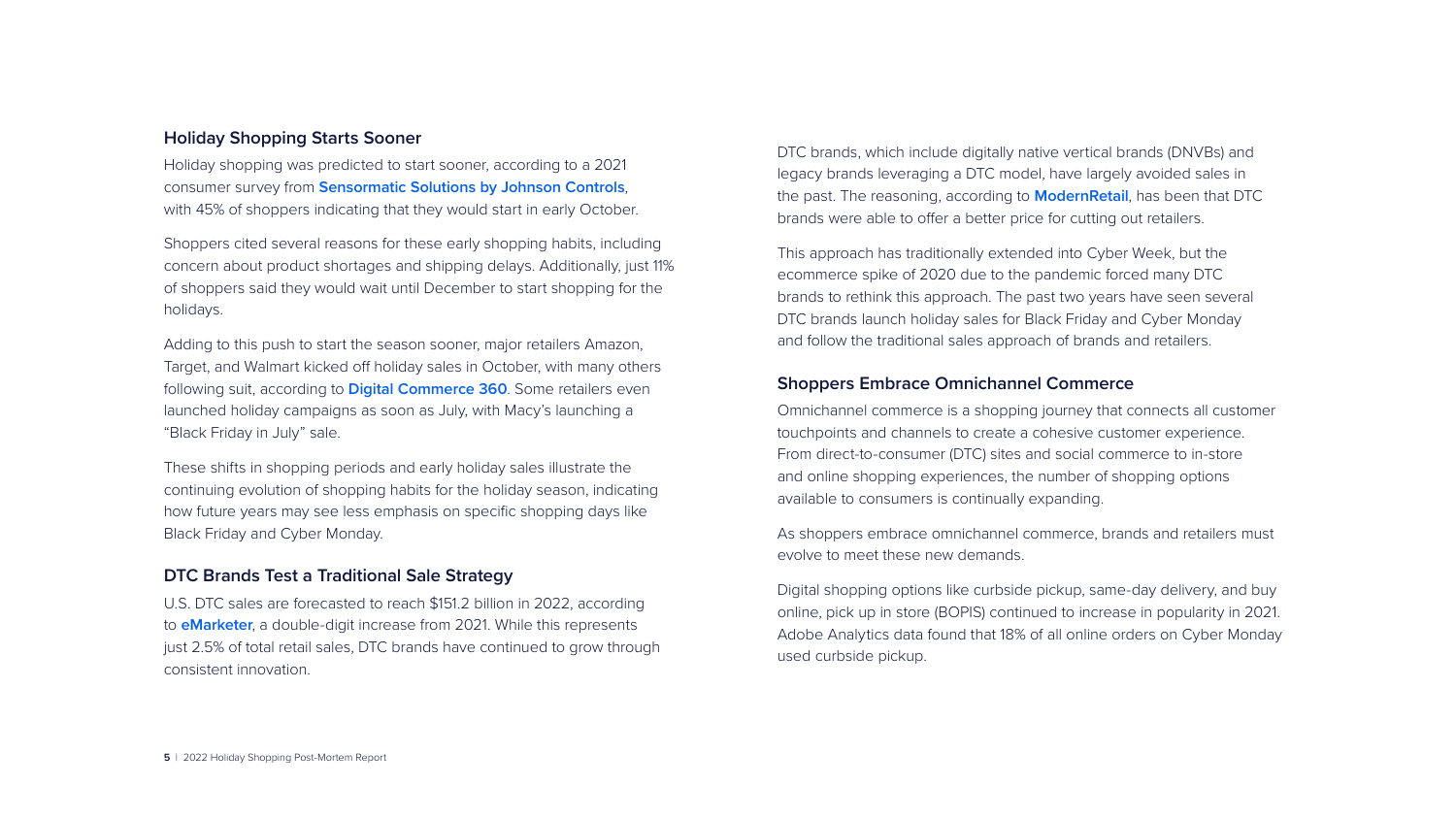<span id="page-5-0"></span>A 2021 consumer survey from **[IDC](https://blogs.idc.com/2021/06/30/kickin-it-curbside-enabling-the-retail-workforce-for-omnichannel-fulfillment/)** found that a fair number of U.S. shoppers would also choose to shop somewhere else if a retailer didn't offer BOPIS (58.9%), curbside pickup (49.1%), or same-day delivery (41.1%).

The IDC survey also highlighted that the ability to shop both online and in-store with the same retailer was important — with 42.6% indicating that they would be more likely to shop somewhere else if a retailer didn't offer this option.

Black Friday and Cyber Monday are some of the biggest shopping days of the season, and several product types within each vertical consistently drive the most sales year over year. **[Salesforce](https://www.salesforce.com/resources/research-reports/retail-holiday-insights/)** illustrates this within its global holiday shopping report, which outlines what shoppers in over 54 countries purchased based on the number of units sold for the 2020 and 2021 Black Friday and Cyber Monday shopping days.

From 2020 to 2021, there were very few new product types within each of the top-selling vertical groups. There were consistent winners within each vertical group for both years, illustrating how the buying journey may shift dramatically, but product preferences remain steady for shoppers.

#### **Electronics**

#### **Fashion and Apparel**

#### **Food and Beverage**

Entertainment Set

Camera and Accessories

Headphone and Speaker



Phone Case and Accessories



Game Console and Accessories

## **Black Friday and Cyber Monday Top-Selling Products**

**TOP-SELLING PRODUCT TYPES 2021**











**TOP-SELLING PRODUCT TYPES 2021**

**TOP-SELLING PRODUCT TYPES 2021**

\*New biggest-selling product type for 2021, compared to 2020 Salesforce data. Source: **[Salesforce](https://www.salesforce.com/resources/research-reports/retail-holiday-insights/)**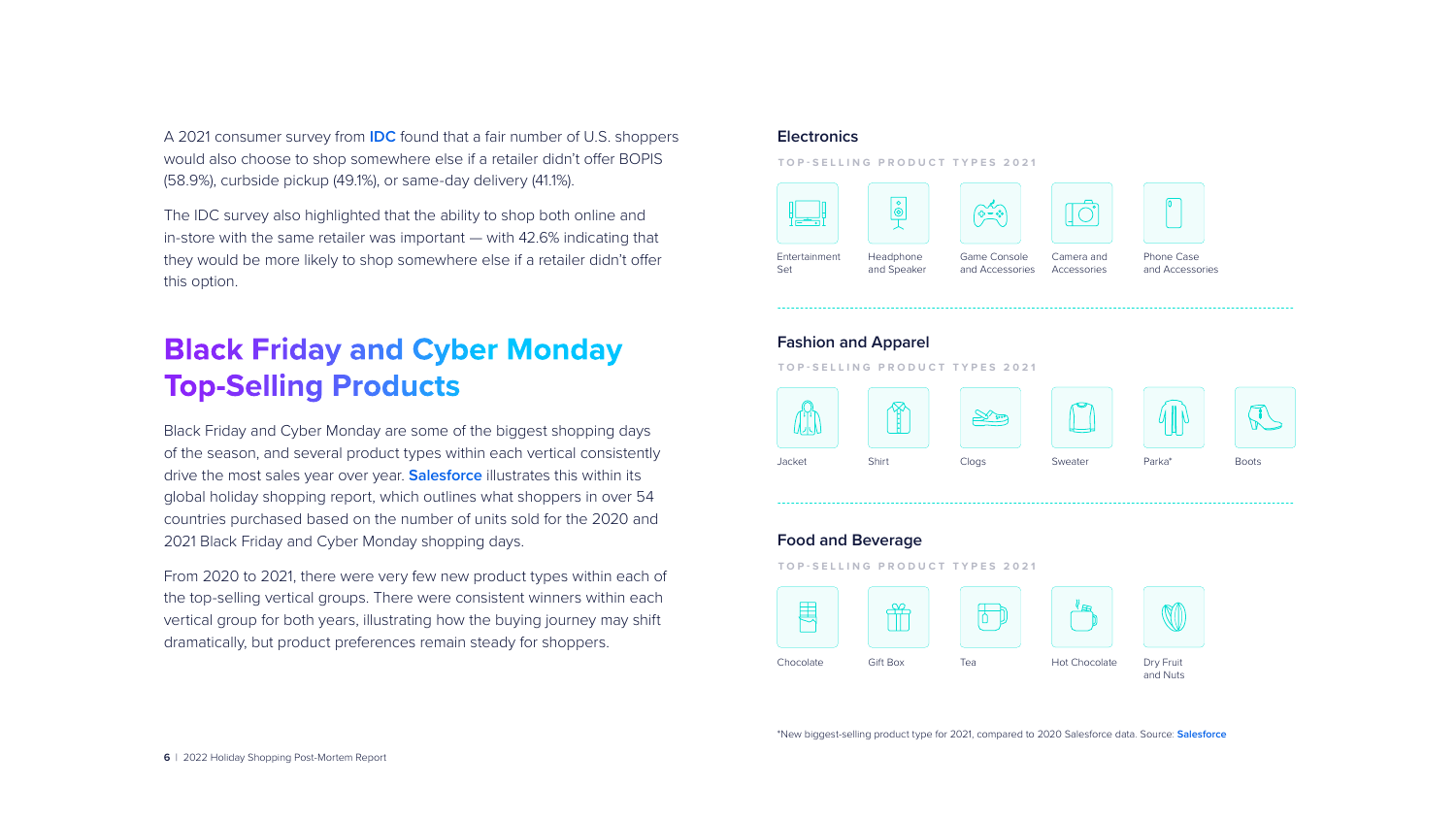**7** | 2022 Holiday Shopping Post-Mortem Report

#### **Furniture and Home Goods**

|       | $16 - 16 = 36$  |      | ==    | $\overline{\phantom{a}}$ |          |
|-------|-----------------|------|-------|--------------------------|----------|
| Chair | <b>Mattress</b> | Sofa | Stool | Gaming Chair*            | Dresser* |

#### **Personal Care and Beauty**

#### **Sports and Outdoor**

Cream

Foundation

Serum

| Tumbler | Cooler | <b>Bike</b> | <b>Dumbbells</b> | Jacket |
|---------|--------|-------------|------------------|--------|



Shampoo

Perfume

**TOP-SELLING PRODUCT TYPES 2021**

**TOP-SELLING PRODUCT TYPES 2021**

**TOP-SELLING PRODUCT TYPES 2021**

#### **Toys**

Car



 $\overline{\phantom{a}}$ 

60



Camera and Accessories

 $\bigcirc$ 

Harry Potter Merchandise



Game Console and Accessories



Gift Card



Dolls

LEGO



**TOP-SELLING PRODUCT TYPES 2021**

\*New biggest-selling product type for 2021, compared to 2020 Salesforce data. Source: **[Salesforce](https://www.salesforce.com/resources/research-reports/retail-holiday-insights/)**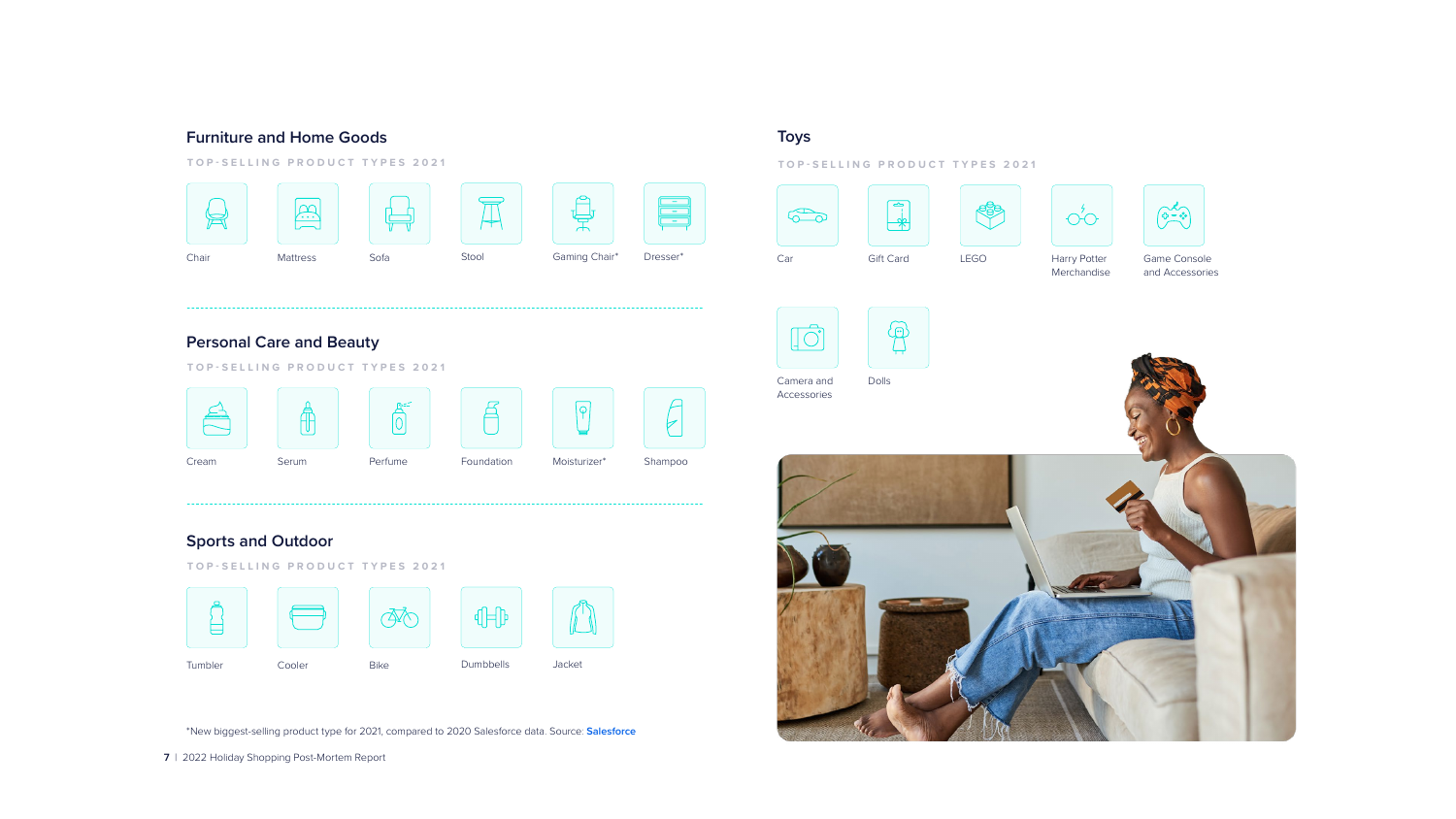Consider the top 10 countries for retail ecommerce sales, according to **[eMarketer](https://www.emarketer.com/content/top-global-ecommerce-markets)**. Every country within this ranking sits within North America, Europe, Asia, or South America, highlighting the impressive growth momentum within these markets and a first-mover advantage for brands and retailers within these regions that invest early.

Sales from China and the U.S. are also notably higher than those of the other top-ranking countries, highlighting exceptional ecommerce maturity.

#### **Ecommerce Innovation in China Highlights What's to Come**

The largest annual sales day in China, and therefore the largest sales day globally, falls on Singles' Day on November 11, an unofficial holiday celebrating those who aren't in a relationship. Alibaba and JD.com alone generated \$139 billion in sales on this day alone in 2021, according to **[CNBC](https://www.cnbc.com/2021/11/12/china-singles-day-2021-alibaba-jd-hit-record-139-billion-of-sales.html)**.

This sales day highlights what the future of commerce could look like for brands in less-mature markets. As brands and retailers within China continue to experiment with new shopping options like livestream shopping events, gamification, and swift delivery times, we will start to see these innovations expand to other markets.

## <span id="page-7-0"></span>**Global Retail Ecommerce Sales**



Ecommerce sales have shown consistent year-over-year growth within most markets. Data Source: **[eMarketer](https://www.emarketer.com/content/top-global-ecommerce-markets)**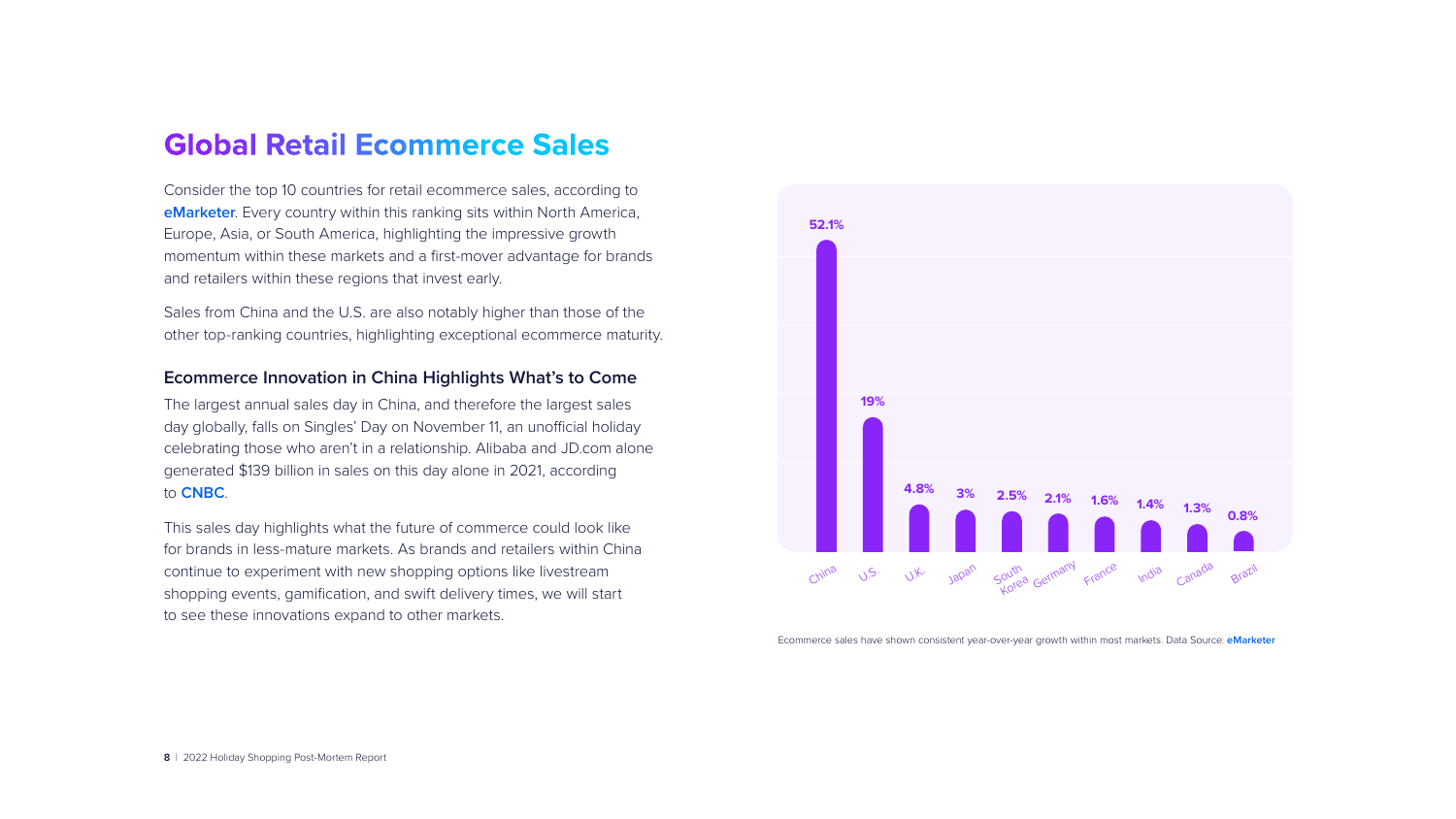From new technology and evolving buying behaviors to shifting markets, there's only one constant in commerce: change. Understanding how shopping trends evolve can help you quickly adapt to meet these shifts and stay ahead of the competition.

Here are the three most critical shopping trends to watch in 2022.

#### **Shoppers Want Ecommerce Personalization**

Ecommerce personalization is the process of building personalized shopping experiences with customer data, including demographic information and insights on previous buying and browsing behavior. These experiences can include tailored content, product recommendations, product offers, custom products, and more.

These shopping experiences build trust with shoppers, and the 2021 Salsify consumer report showed that **[86% of shoppers are willing to](https://www.salsify.com/resources/report-2021-salsify-consumer-research-report)  [pay more for a product](https://www.salsify.com/resources/report-2021-salsify-consumer-research-report)** when it comes from a brand they trust.

Appeal for personalization is high, with 80% of shoppers saying they're more likely to make a purchase when brands offer personalized experiences, according to a report from data tech platform **[Epsilon](https://www.epsilon.com/us/about-us/pressroom/new-epsilon-research-indicates-80-of-consumers-are-more-likely-to-make-a-purchase-when-brands-offer-personalized-experiences)**.

#### **Shopping Experiences Are Your Brand**

Shoppers now build connections with your brand, retail store, and products through shopping experiences, and these interactions must be engaging, high-quality, and consistent at every stage of the buying journey. These

## <span id="page-8-0"></span>**Shopping Trends to Watch in 2022**

shopping experiences you provide are your branding — and can make or break a sale for shoppers.

Improve the experience for shoppers searching for your products online. Enhanced content, which includes videos, image galleries, comparison charts, and more, can help drive engagement and give shoppers the information they need to make a final buying decision.

#### **Omnichannel Commerce Is Imperative**

Having strong omnichannel capabilities isn't just important — it's imperative. Shoppers want seamless shopping experiences wherever they interact with your brand, and this demand extends across the entire ecommerce ecosystem.

From engaging product pages and personalized purchasing options to high-quality customer service connections and more, building a unified shopping experience makes it as easy as possible for shoppers to do business with you.